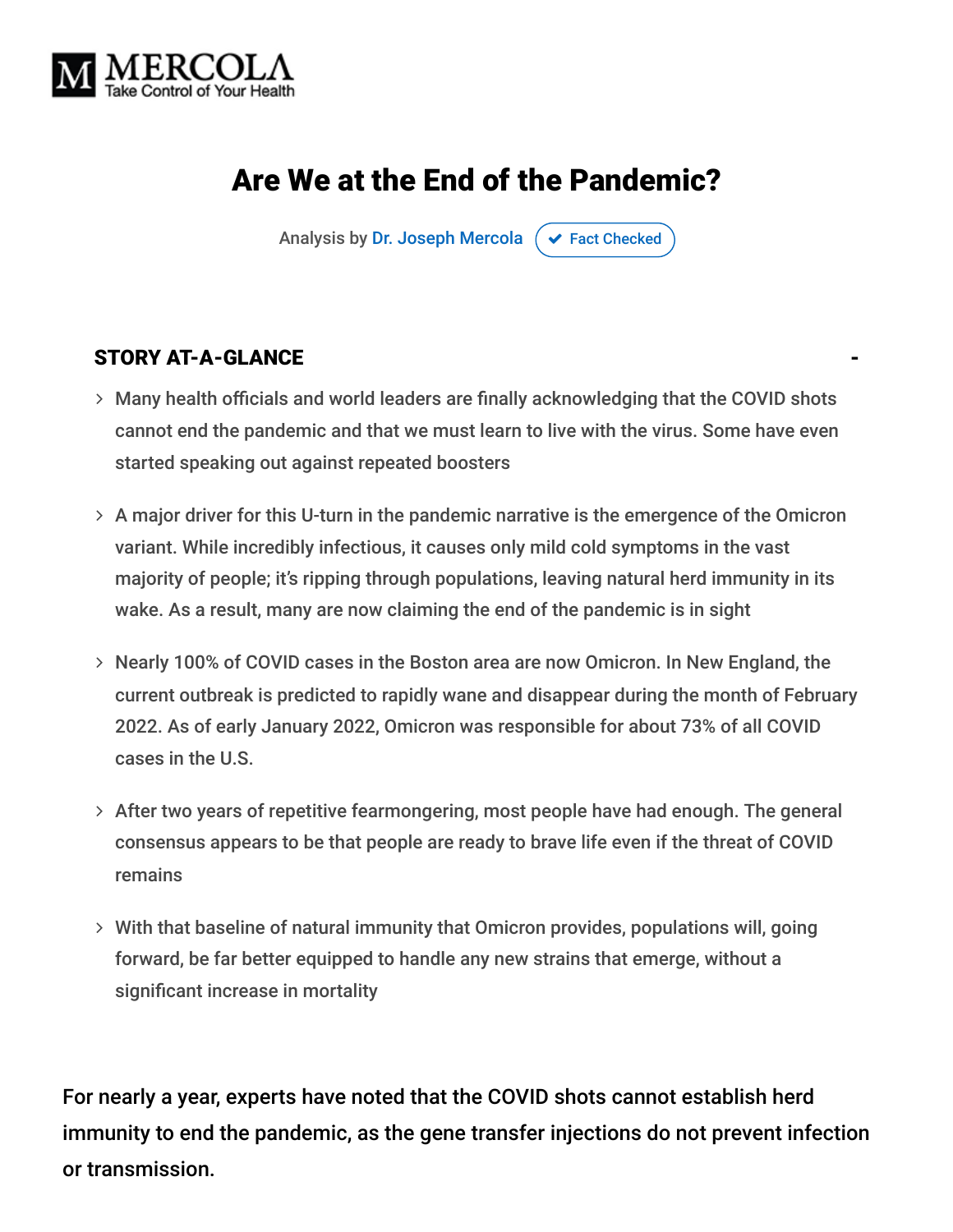It's not rocket science, yet health officials and government leaders around the world have irrationally claimed otherwise, and censored any and all — regardless of credentials — who dared to suggest alternative approaches.

Now, all of a sudden, the narrative is rapidly changing, with loads of these same individuals  $-$  truthfully, if you can believe that  $-$  acknowledging that the COVID "vaccines" cannot end the pandemic and that we need to learn to live with the virus. Some have even started speaking out against repeated boosters, at least at intervals of three to four months.

It seems a major driver for this U-turn in the pandemic narrative is the emergence of the Omicron variant. While incredibly infectious, it causes only mild cold symptoms in the vast majority of people, so it's essentially ripping through populations, leaving natural herd immunity in its wake. As a result, many are now claiming the end of the pandemic is in sight. 1

### Moving on From COVID

In a January 15, 2022, Trial Site News article, Mary Beth Pfeiffer reported: 2

*"The director of global infectious diseases at Massachusetts General Hospital is predicting what was unthinkable less than a month ago: The end of the pandemic. Dr. Edward Ryan made stunning and encouraging comments on the Omicron variant that give hope for a return to normalcy.*

*Among these: Omicron will make boosters unnecessary. The COVID virus will join the ranks of the 'common cold.' And the latest wave will enter 'clean up mode' shortly. 'We are fighting the last war with COVID and should be pivoting back to normal life,' the summary of Dr. Ryan's comments states. 'Spring/Summer will be really nice!'"*

According to Ryan, nearly 100% of COVID cases in the Boston area are now Omicron, which is good news, considering it doesn't appear to bring with it any of the more severe side effects seen with previous strains, including Delta. In New England, the current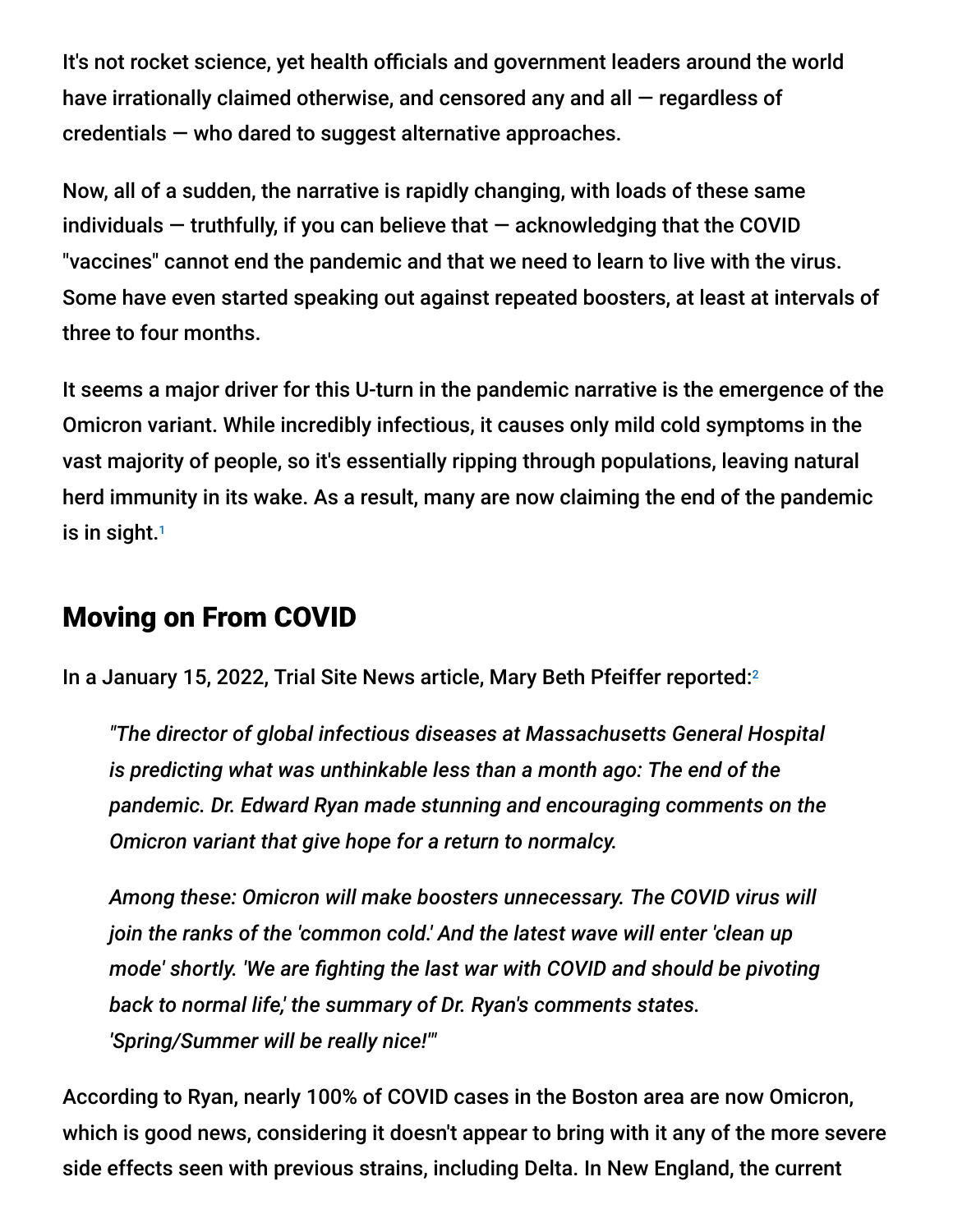outbreak is predicted to rapidly wane and disappear during the month of February 2022. Nationwide, Omicron was reportedly responsible for about 73% of all cases as of early January 2022.<sup>3</sup>

Pfeiffer also reports that, according to Ryan, booster shots will not be needed for Omicron, as by the time a dedicated injection is released, the wave will already be over and done with. Ryan is reported to have stated that "we're all going to get it, which will give us the immunity we need to get through it," referring to the Omicron infection.

Ryan's comments fly in the face of mainstream medical recommendations, which nearuniversally call for boosters for everyone, including children. Clearly, however, Ryan makes a lot of sense. The boosters, while seemingly able to temporarily raise a doublejabbed person's resistance against Omicron, it's designed to protect against the original SARS-CoV-2 strain that no longer exists.

Overall, it appears the only reason a double-jabbed person would need a booster against Omicron is because the first two doses impaired their immune system such that they're now more vulnerable, even to a milder strain. This downward spiral of negative immunity can only continue if people continue to take boosters, especially mismatched ones.

### Vaccine-Induced Herd Immunity Called Out as 'Myth'

In early August 2021, the director of the Oxford Vaccine Group, professor Sir Andrew Pollard, actually spoke out against the idea that the COVID shots were the answer everyone was looking for. At the time, he referred to the idea that vaccine-induced herd immunity against COVID was "mythical." As reported by Yahoo! News, August 10, 2021: 4

*"... Pollard ... said ... that herd immunity is 'not a possibility' with the current Delta variant. He called the idea 'mythical,' warning that vaccine programs should not be developed around it.*

*'We know very clearly with coronavirus that this current variant, the Delta variant, will still infect people who have been vaccinated and that does mean*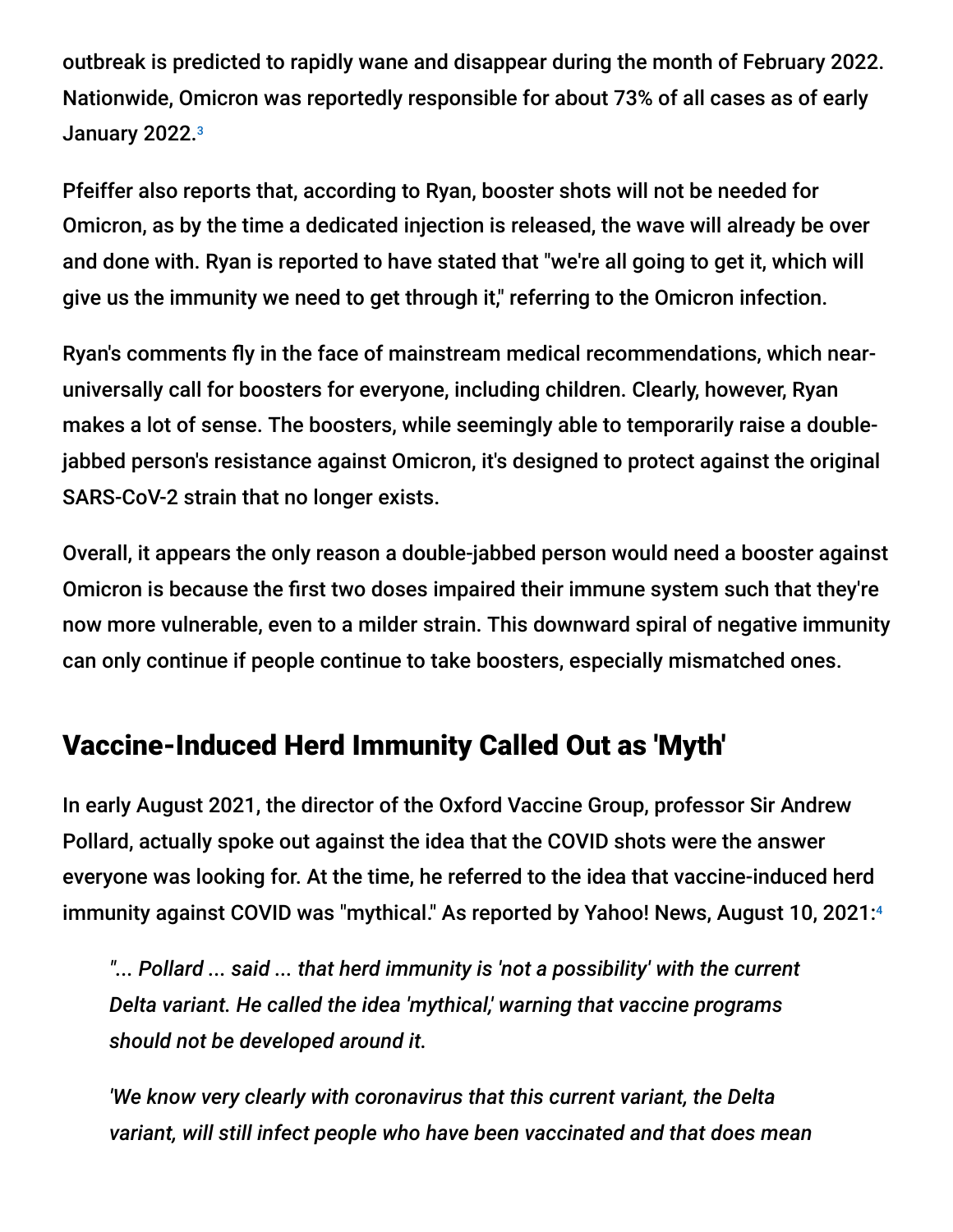*that anyone who's still unvaccinated, at some point, will meet the virus,' Pollard told a session of the All-Party Parliamentary Group (APPG) on coronavirus.*

*He said that while vaccines might 'slow the process' of transmission down, they cannot currently stop the spread completely.*

*'I think we are in a situation here with this current variant where herd immunity is not a possibility because it still infects vaccinated individuals,' he said, predicting the next thing may be 'a variant which is perhaps even better at transmitting in vaccinated populations.' He added: 'So that's even more of a reason not to be making a vaccine program around herd immunity.'"*

During that same APPG meeting, professor Paul Hunter from the University of East Anglia stressed that variants capable of evading the COVID shots were "an absolute inevitability." Pollard and Hunter both turned out to be correct, as Omicron's vaccineevading capacity has now been documented.

### Most People Are 'Done' With COVID

The reprieve Omicron provides could not have come at a better time. At this point, after two years of repetitive fearmongering, most people have simply had enough. It's not often you put a hold on life for this long, and the general consensus appears to be that people are ready to brave life even if the threat of COVID remains.

**<sup>66</sup>** The determination to get on with our lives is deeply and perhans unchangeably human Whatever **and perhaps unchangeably human ... Whatever damage Omicron might wreak in the immediate future, we will, most likely, soon lead lives that look a lot more like they did in the spring of 2019 than in the spring of 2020. ~ Yascha Mounk, associate professor, Johns Hopkins University"**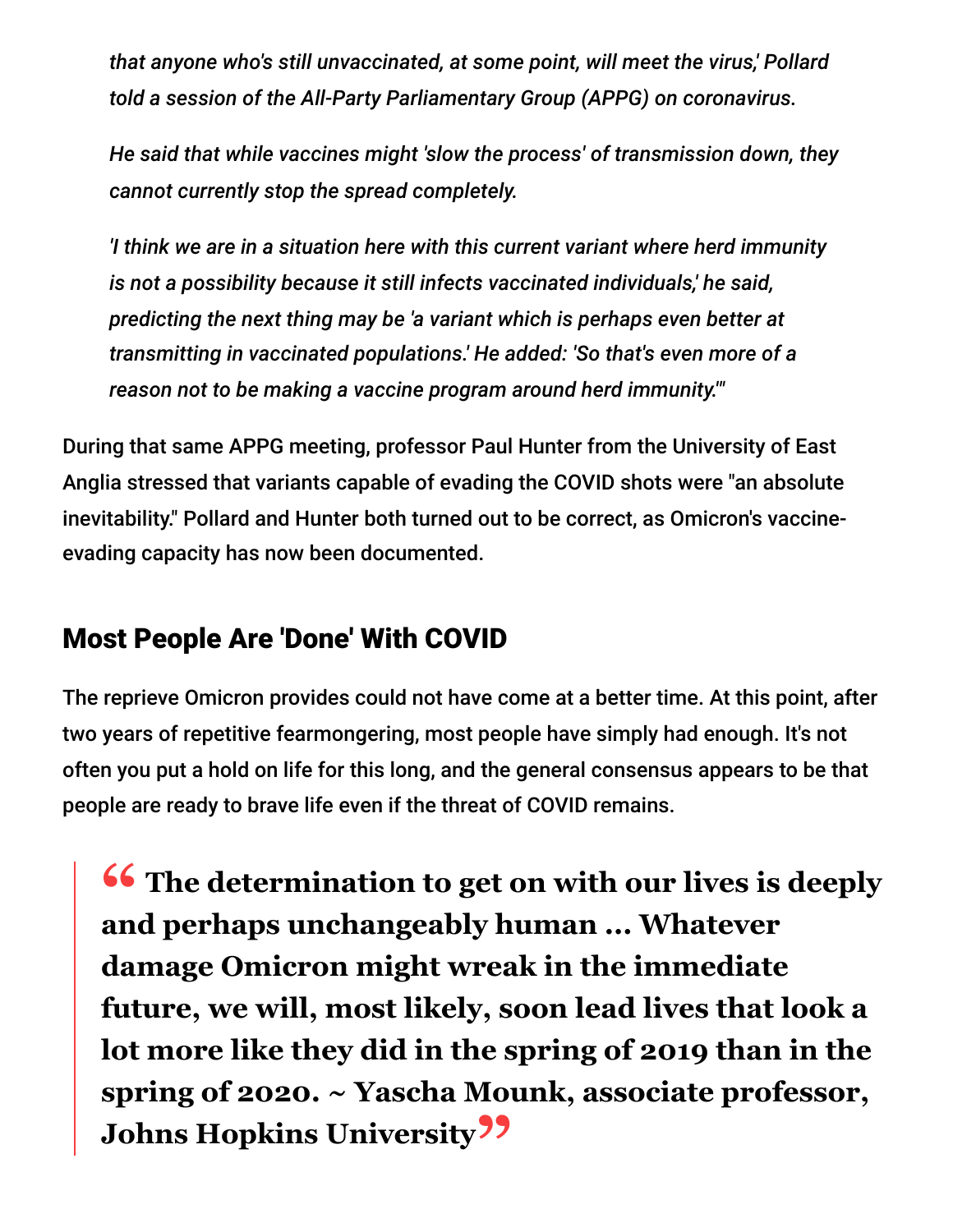In a December 22, 2021, Atlantic opinion piece, Yascha Mounk, associate professor at Johns Hopkins University and a senior fellow at the Council on Foreign Relations, noted that "No matter the severity of the variant, the appetite for shutdowns or other largescale social interventions simply isn't there." He goes on: $\mathfrak s$ 

*"It feels like everyone I know has COVID ... The pattern among my circle of friends fits with what's unfolding in South Africa, where the coronavirus's new Omicron variant was first identified.*

*The number of cases in the country shot up quickly, but the number of deaths has so far increased much, much more gradually — possibly indicating that Omicron is more contagious but causes less severe disease than previous variants ...*

*I wager that, whatever course Omicron — or future strains of the disease might take, we are about to experience the end of the pandemic as a social phenomenon ...*

*Despite skyrocketing caseloads, few pundits or politicians are proposing strict measures to slow the virus's spread. The appetite for shutdowns or other largescale social interventions simply isn't there ...*

*Scientists have their own way of deciding that a pandemic is over. But one useful social-scientific marker is when people have gotten used to living with the ongoing presence of a particular pathogen.*

*By that definition, the massive surge of Omicron infections that is currently coursing through scores of developed countries without eliciting more than a half-hearted response marks the end of the pandemic."*

Mounk, like others, pointed out that if Omicron turned out to be as mild as it initially appeared  $-$  which has been borne out since then  $-$  then natural herd immunity would develop as the highly infectious virus spread like wildfire. With that baseline of natural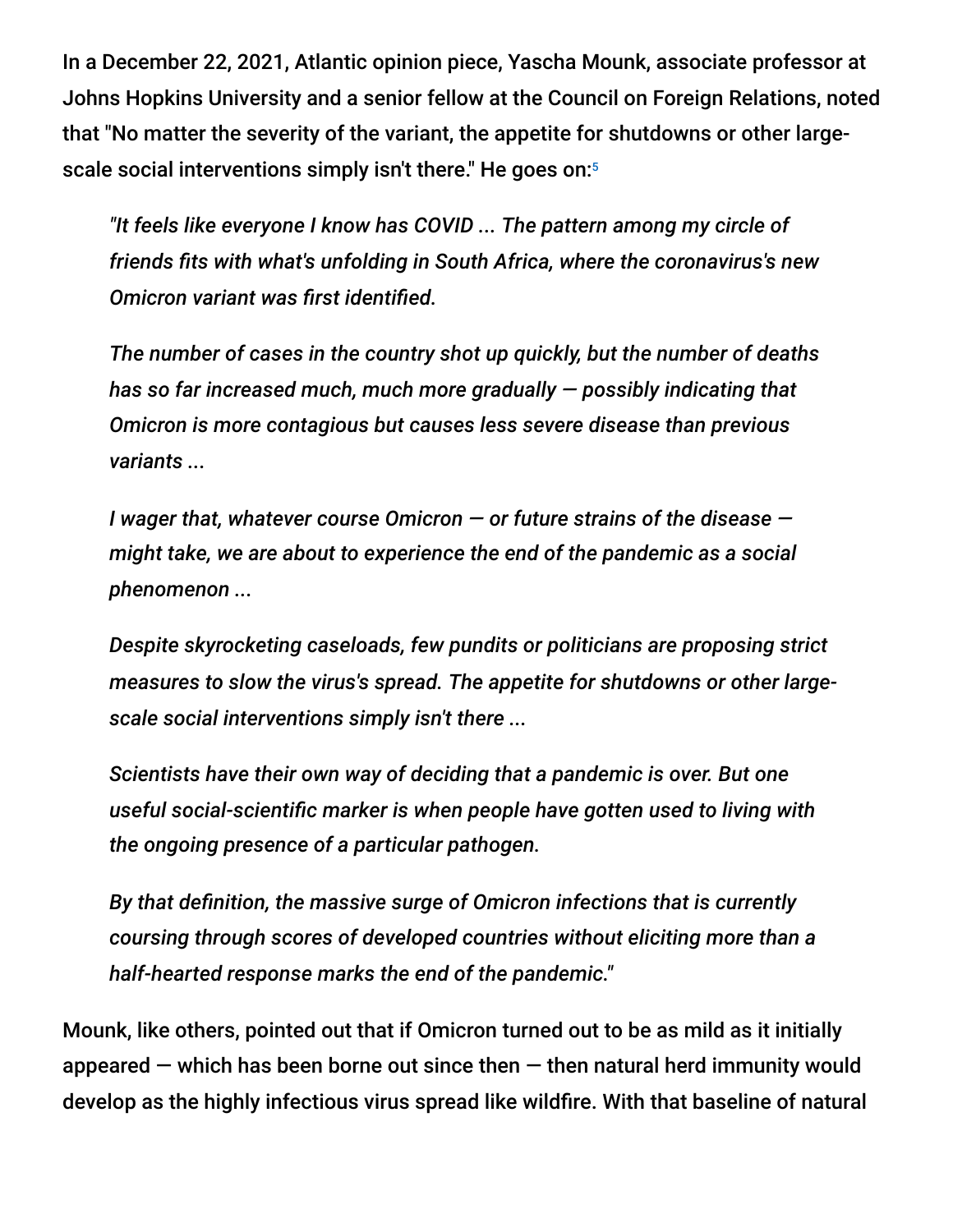immunity, populations would, in the future, be far better equipped to handle any new strains that emerge, "without a significant increase in mortality."

## Living With Risk

Mounk goes on to discuss how, over time, people get used to and learn to live with all sorts of risks, including direct threats to life and limb, and that's exactly the kind of resiliency we see building and spreading now: 6

*"When I was growing up in Germany, I was fascinated by news reports about life in very dangerous places. Residents of Baghdad or Tel Aviv seemed to put themselves in danger simply by going shopping or meeting friends for a cup of coffee.*

*How, I wondered with a mixture of horror and admiration, could anybody be willing to accept such an existential risk for such a trivial pleasure?*

*But the truth of the matter is that virtually all humans have, for virtually all of recorded history, faced daily risks of disease or violent death that are far greater than those that the residents of developed countries currently face.*

*And despite the genuine horrors of the past 24 months, that holds true even now ... The determination to get on with our lives is deeply and perhaps unchangeably human.*

*In that sense, the spring of 2020 will be remembered as one of the most extraordinary periods in history — a time when people completely withdrew from social life to slow the spread of a dangerous pathogen. But what was possible for a few months has turned out to be unsustainable for years, let alone decades.*

*Whatever damage Omicron might wreak in the immediate future, we will, most likely, soon lead lives that look a lot more like they did in the spring of 2019 than in the spring of 2020."*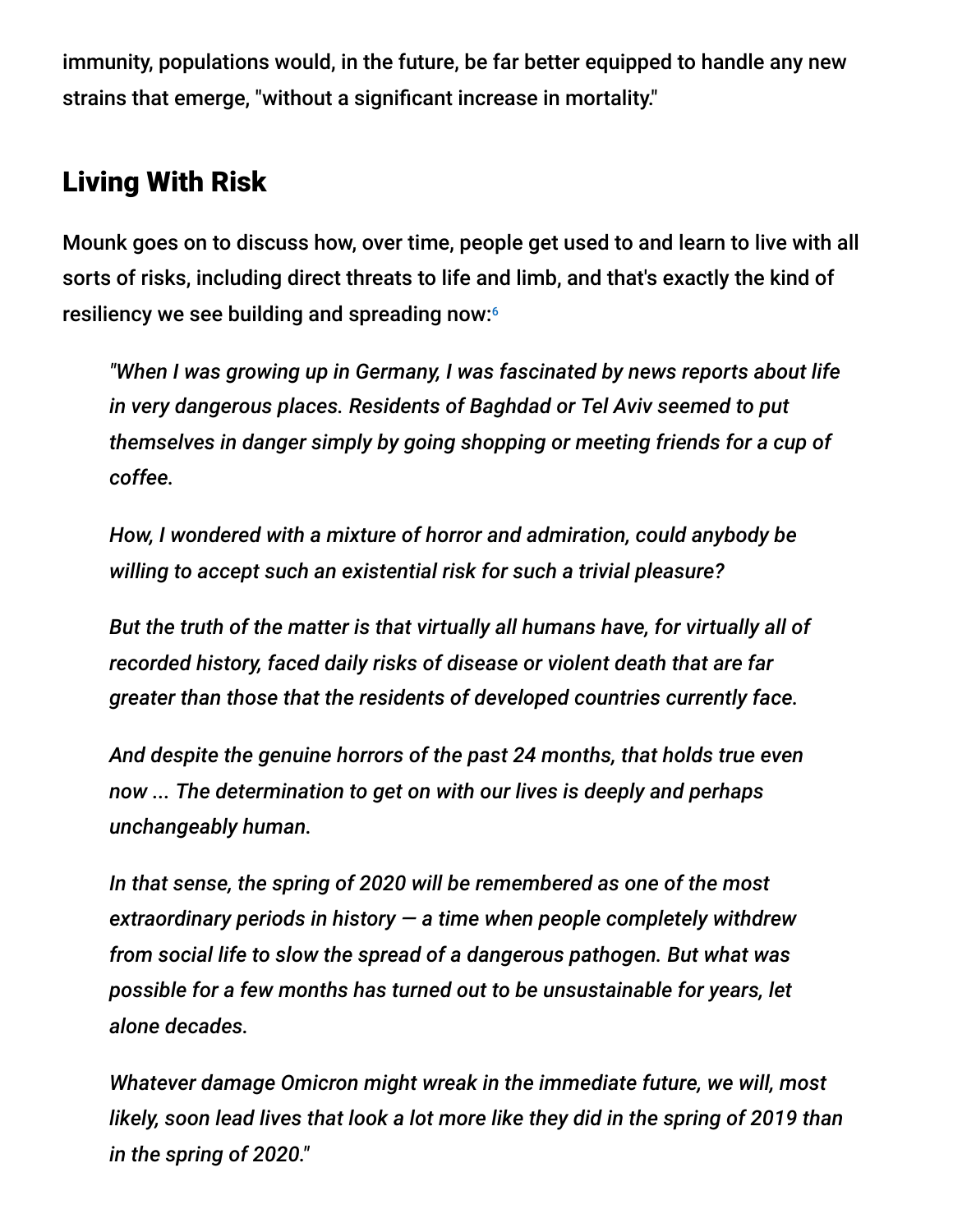## Do You Have a Cold, Flu or COVID?

Based on what I'm seeing around me, it seems the prediction that Omicron will "get" just about everyone is likely to be true. People are sick in droves. The good news is that there's little panic surrounding these cases. Most people are now realizing that there's no need.

That said, I still recommend treating any COVID symptoms early and aggressively, just in case. As mentioned, the vast majority of SARS-CoV-2 infections are now related to Omicron, and the core symptoms are near-indistinguishable from the common cold and/or influenza. The most commonly reported symptoms of Omicron infection are: 7

| Fatigue                             | Cough       |
|-------------------------------------|-------------|
| Congestion, sneezing and runny nose | Sore throat |
| Headache                            | Fever       |

In addition to these, other symptoms commonly reported with SARS-CoV-2 infection, up to and including Delta, include:

- Loss of taste or smell
- Stomach/gastrointestinal pain (which in some cases could be a sign of microclots in the intestines $^{\circ})$
- Nausea or vomiting
- Diarrhea

A key difference in symptomology between Delta and Omicron is that Omicron does not appear to cause the loss of taste and smell, which often occurs with Delta infection (as with previous strains). Fortunately, Omicron also does not seem to be associated with blood clots, like previous strains (especially the initial ones), and it's also far less likely to cause severe lung infection and damage. 9,10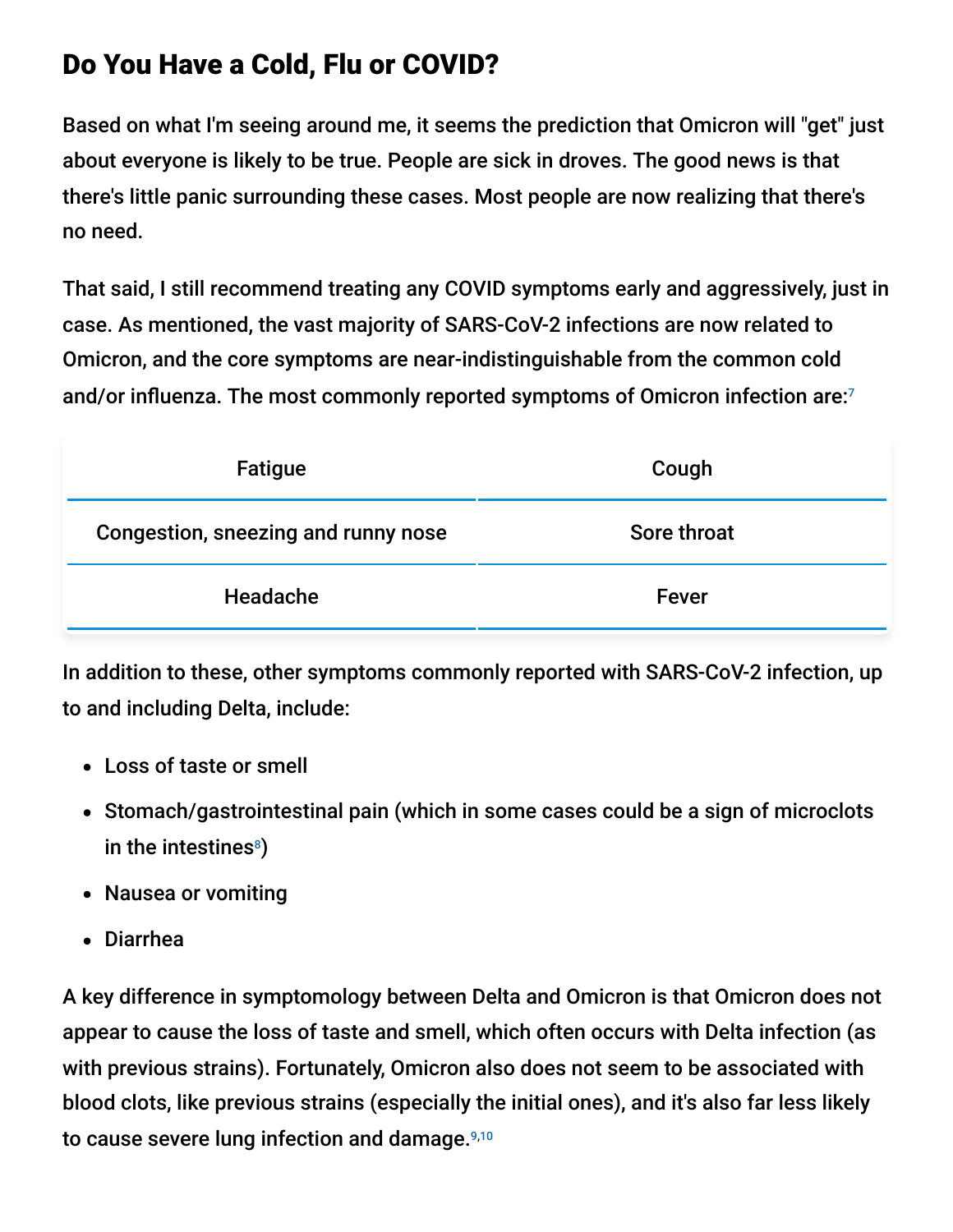## Treat Symptoms Early

Considering the uncertainties around diagnosis, it's best to treat any cold or flu-like symptoms early. At first signs of symptoms, start treatment. Perhaps it's the common cold or a regular influenza, maybe it's the much milder Omicron, but since it's hard to tell, your best bet is to treat symptoms as you would treat earlier forms of COVID.

Considering how contagious Omicron is, chances are you're going to get it, so buy what you'll need now, so you have it on hand if/when symptoms arise. And, remember, this applies for those who have gotten the jab as well, since you're just as likely to get infected — and perhaps even more so. Early treatment protocols with demonstrated effectiveness include:

- [The Front Line COVID-19 Critical Care Alliance's \(FLCCC's\)](https://covid19criticalcare.com/covid-19-protocols/i-mask-plus-protocol/) **prevention and early athome treatment** protocol. They also have an **[in-hospital protocol](https://covid19criticalcare.com/covid-19-protocols/math-plus-protocol/)** and **long-term [management guidance for long-haul COVID-19 syndrome](https://covid19criticalcare.com/covid-19-protocols/i-recover-protocol/)**. You can find a listing of [doctors who can prescribe ivermectin and other necessary medicines on the](https://covid19criticalcare.com/ivermectin-in-covid-19/how-to-get-ivermectin/) **FLCCC website**
- **[The AAPS protocol](https://aapsonline.org/CovidPatientTreatmentGuide.pdf)**
- Tess Laurie's **[World Council for Health protocol](https://worldcouncilforhealth.org/wp-content/uploads/2021/09/WCH-At-Home-Treatment-Guide_30-Sept-2021.pdf)**
- **[America's Frontline Doctors](https://americasfrontlinedoctors.org/covid/treatment-options/)**

Based on my review of these protocols, I've developed the following summary of the treatment specifics I believe are the easiest and most effective.